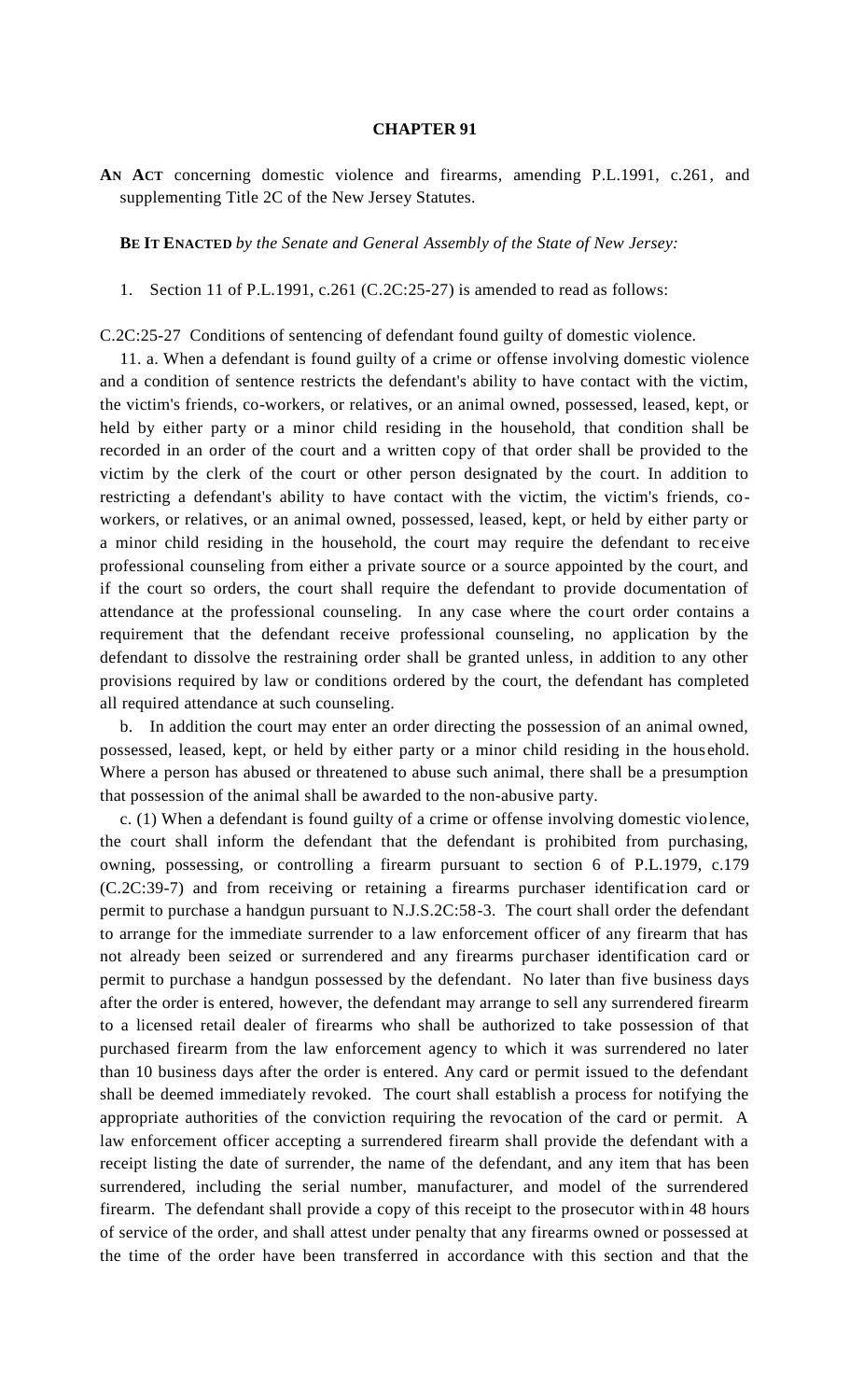defendant currently does not possess any firearms. The defendant alternatively may attest under penalty that he did not own or possess a firearm at the time of the order and currently does not possess a firearm. If the court, upon motion of the prosecutor, finds probable cause that the defendant has failed to surrender any firearm, card, or permit, the court may order a search for and removal of these items at any location where the judge has reasonable cause to believe these items are located. The judge shall state with specificity the reasons for and the scope of the search and seizure authorized by the order.

(2) A law enforcement officer who receives a firearm that is surrendered, but not purchased and taken possession of by a licensed retail dealer of firearms within 10 business days of when the order is entered pursuant to paragraph (1) of this subsection, may dispose of the surrendered firearm in accordance with the provisions of N.J.S.2C:64-6. A firearm purchased by a licensed retail dealer from a defendant shall become part of the inventory of the dealer.

2. Section 12 of P.L.1991, c.261 (C.2C:25-28) is amended to read as follows:

C.2C:25-28 Filing complaint alleging domestic violence in Family Part; proceeding.

12. a. A victim may file a complaint alleging the commission of an act of domestic violence with the Family Part of the Chancery Division of the Superior Court in conformity with the Rules of Court. The court shall not dismiss any complaint or delay disposition of a case because the victim has left the residence to avoid further incidents of domestic violence. Filing a complaint pursuant to this section shall not prevent the filing of a criminal complaint for the same act.

On weekends, holidays and other times when the court is closed, a victim may file a complaint before a judge of the Family Part of the Chancery Division of the Superior Court or a municipal court judge who shall be assigned to accept complaints and issue emergency, ex parte relief in the form of temporary restraining orders pursuant to this act.

A plaintiff may apply for relief under this section in a court having jurisdiction over the place where the alleged act of domestic violence occurred, where the defendant resides, or where the plaintiff resides or is sheltered, and the court shall follow the same procedures applicable to other emergency applications. Criminal complaints filed pursuant to this act shall be investigated and prosecuted in the jurisdiction where the offense is alleged to have occurred. Contempt complaints filed pursuant to N.J.S.2C:29-9 shall be prosecuted in the county where the contempt is alleged to have been committed and a copy of the contempt complaint shall be forwarded to the court that issued the order alleged to have been violated.

b. The court shall waive any requirement that the petitioner's place of residence appear on the complaint.

c. (1) The clerk of the court, or other person designated by the court, shall assist the parties in completing any forms necessary for the filing of a summons, complaint, answer or other pleading.

(2) The plaintiff may provide information concerning firearms to which the defendant has access, including the location of these firearms, if known, on a form to be prescribed by the Administrative Director of the Courts.

(3) Information provided by the plaintiff concerning firearms to which the defendant has access shall be kept confidential and shall not be disseminated or disclosed, provided that nothing in this subsection shall prohibit dissemination or disclosure of this information in a manner consistent with and in furtherance of the purpose for which the information was provided.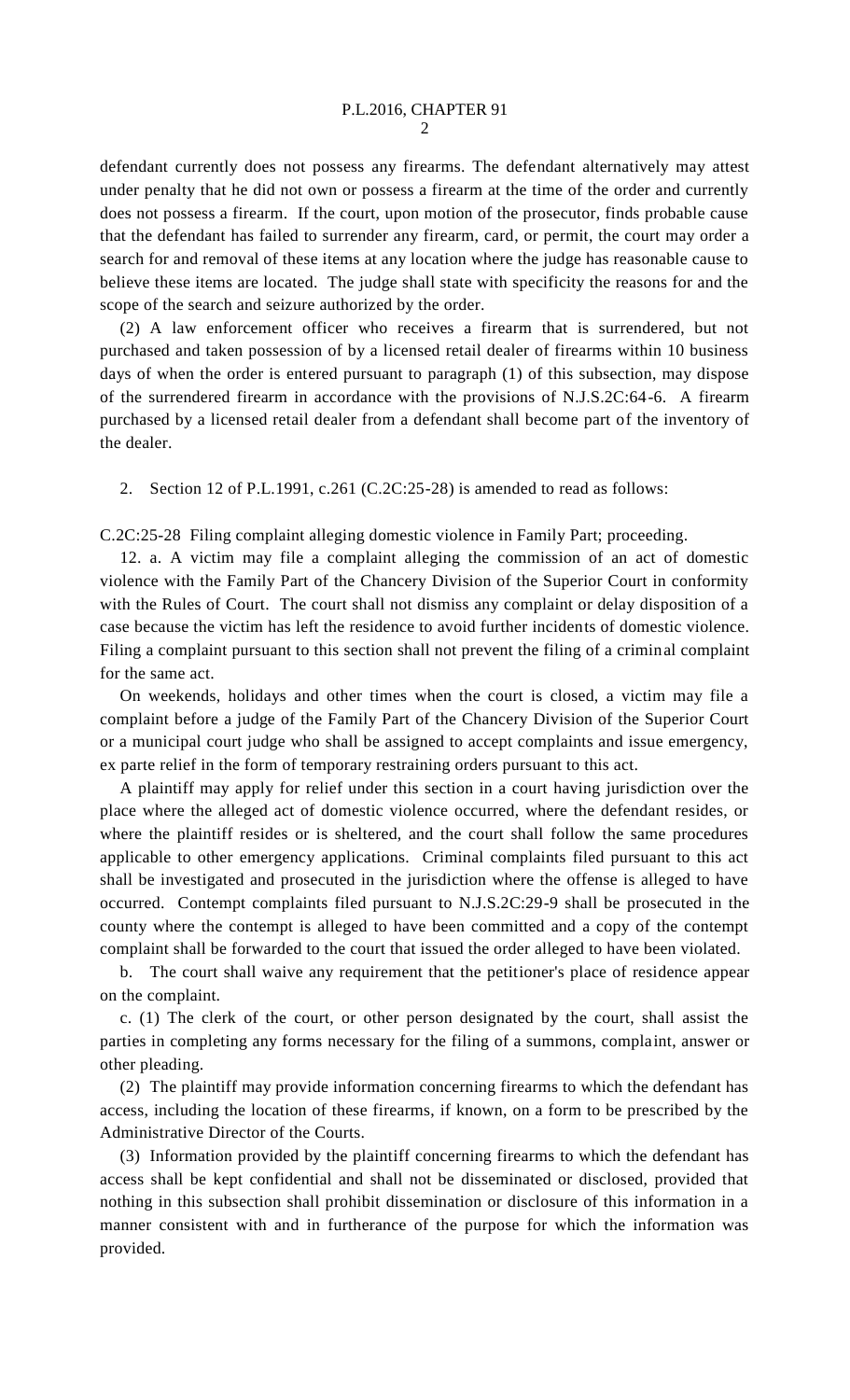d. Summons and complaint forms shall be readily available at the clerk's office, at the municipal courts and at municipal and State police stations.

e. As soon as the domestic violence complaint is filed, both the victim and the abuser shall be advised of any programs or services available for advice and counseling.

f. A plaintiff may seek emergency, ex parte relief in the nature of a temporary restraining order. A municipal court judge or a judge of the Family Part of the Chancery Division of the Superior Court may enter an ex parte order when necessary to protect the life, health or well-being of a victim on whose behalf the relief is sought.

g. If it appears that the plaintiff is in danger of domestic violence, the judge shall, upon consideration of the plaintiff's domestic violence complaint, order emergency ex parte relief, in the nature of a temporary restraining order. A decision shall be made by the judge regarding the emergency relief forthwith.

h. A judge may issue a temporary restraining order upon sworn testimony or complaint of an applicant who is not physically present, pursuant to court rules, or by a person who represents a person who is physically or mentally incapable of filing personally. A temporary restraining order may be issued if the judge is satisfied that exigent circumstances exist sufficient to excuse the failure of the applicant to appear personally and that sufficient grounds for granting the application have been shown.

i. An order for emergency, ex parte relief shall be granted upon good cause shown and shall remain in effect until a judge of the Family Part issues a further order. Any temporary order hereunder is immediately appealable for a plenary hearing de novo not on the record before any judge of the Family Part of the county in which the plaintiff resides or is sheltered if that judge issued the temporary order or has access to the reasons for the issuance of the temporary order and sets forth in the record the reasons for the modification or dissolution. The denial of a temporary restraining order by a municipal court judge and subsequent administrative dismissal of the complaint shall not bar the victim from refiling a complaint in the Family Part based on the same incident and receiving an emergency, ex parte hearing de novo not on the record before a Family Part judge, and every denial of relief by a municipal court judge shall so state.

j. Emergency relief may include forbidding the defendant from returning to the scene of the domestic violence, forbidding the defendant from possessing any firearm or other weapon enumerated in subsection r. of N.J.S.2C:39-1, ordering the search for and seizure of any firearm or other weapon at any location where the judge has reasonable cause to believe the weapon is located and the seizure of any firearms purchaser identification card or permit to purchase a handgun issued to the defendant and any other appropriate relief.

If the order requires the surrender of any firearm or other weapon, a law enforcement officer shall accompany the defendant, or may proceed without the defendant if necessary, to the scene of the domestic violence or any other location where the judge has reasonable cause to believe any firearm or other weapon belonging to the defendant is located, to ensure that the defendant does not gain access to any firearm or other weapon, and that the firearm or other weapon is appropriately surrendered in accordance with the order. If the order prohibits the defendant from returning to the scene of domestic violence or any other location where the judge has reasonable cause to believe any firearm or other weapon belonging to the defendant is located, any firearm or other weapon located there shall be seized by a law enforcement officer. The order shall include notice to the defendant of the penalties for a violation of any provision of the order, including but not limited to the penalties for contempt of court and unlawful possession of a firearm or other weapon pursuant to N.J.S.2C:39-5. Other appropriate relief may include but is not limited to an order directing the possession of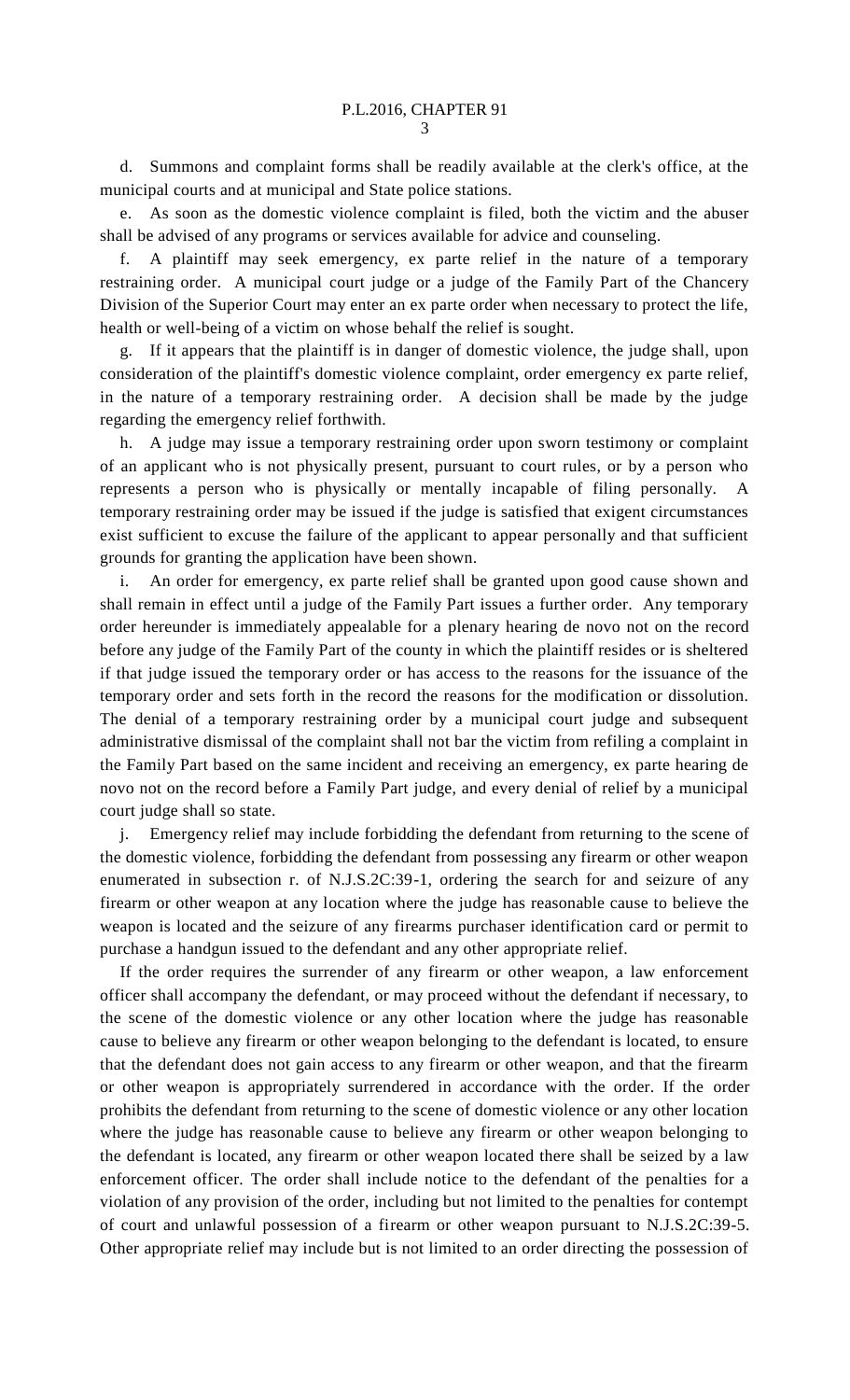any animal owned, possessed, leased, kept, or held by either party or a minor child residing in the household and providing that the animal shall not be disposed of prior to entry of a final order pursuant to section 13 of P.L.1991, c.261 (C.2C:25-29).

The judge shall state with specificity the reasons for and scope of any search and seizure authorized by the order. The provisions of this subsection prohibiting a defendant from possessing a firearm or other weapon shall not apply to any law enforcement officer while actually on duty, or to any member of the Armed Forces of the United States or member of the National Guard while actually on duty or traveling to or from an authorized place of duty.

k. The judge may permit the defendant to return to the scene of the domestic violence to pick up personal belongings and effects but shall, in the order granting relief, restrict the time and duration of such permission and provide for police supervision of such visit.

l. An order granting emergency relief, together with the complaint or complaints, shall immediately be forwarded to the appropriate law enforcement agency for service on the defendant, and to the police of the municipality in which the plaintiff resides or is sheltered, and shall immediately be served upon the defendant by the police, except that an order issued during regular court hours may be forwarded to the sheriff for immediate service upon the defendant in accordance with the Rules of Court. If personal service cannot be effected upon the defendant, the court may order other appropriate substituted service. At no time shall the plaintiff be asked or required to serve any order on the defendant.

m. (Deleted by amendment, P.L.1994, c.94.)

n. Notice of temporary restraining orders issued pursuant to this section shall be sent by the clerk of the court or other person designated by the court to the appropriate chiefs of police, members of the State Police and any other appropriate law enforcement agency or court.

o. (Deleted by amendment, P.L.1994, c.94.)

p. Any temporary or final restraining order issued pursuant to this act shall be in effect throughout the State, and shall be enforced by all law enforcement officers.

q. Prior to the issuance of any temporary or final restraining order issued pursuant to this section, the court shall order that a search be made of the domestic violence central registry with regard to the defendant's record.

3. Section 13 of P.L.1991, c.261 (C.2C:25-29) is amended to read as follows:

C.2C:25-29 Hearing procedure; relief.

13. a. A hearing shall be held in the Family Part of the Chancery Division of the Superior Court within 10 days of the filing of a complaint pursuant to section 12 of P.L.1991, c.261 (C.2C:25-28) in the county where the ex parte restraints were ordered, unless good cause is shown for the hearing to be held elsewhere. A copy of the complaint shall be served on the defendant in conformity with the Rules of Court. If a criminal complaint arising out of the same incident which is the subject matter of a complaint brought under P.L.1981, c.426  $(C.2C:25-1$  et seq.) or P.L.1991, c.261  $(C.2C:25-17$  et seq.) has been filed, testimony given by the plaintiff or defendant in the domestic violence matter shall not be used in the simultaneous or subsequent criminal proceeding against the defendant, other than domestic violence contempt matters and where it would otherwise be admissible hearsay under the rules of evidence that govern where a party is unavailable. At the hearing the standard for proving the allegations in the complaint shall be by a preponderance of the evidence. The court shall consider but not be limited to the following factors: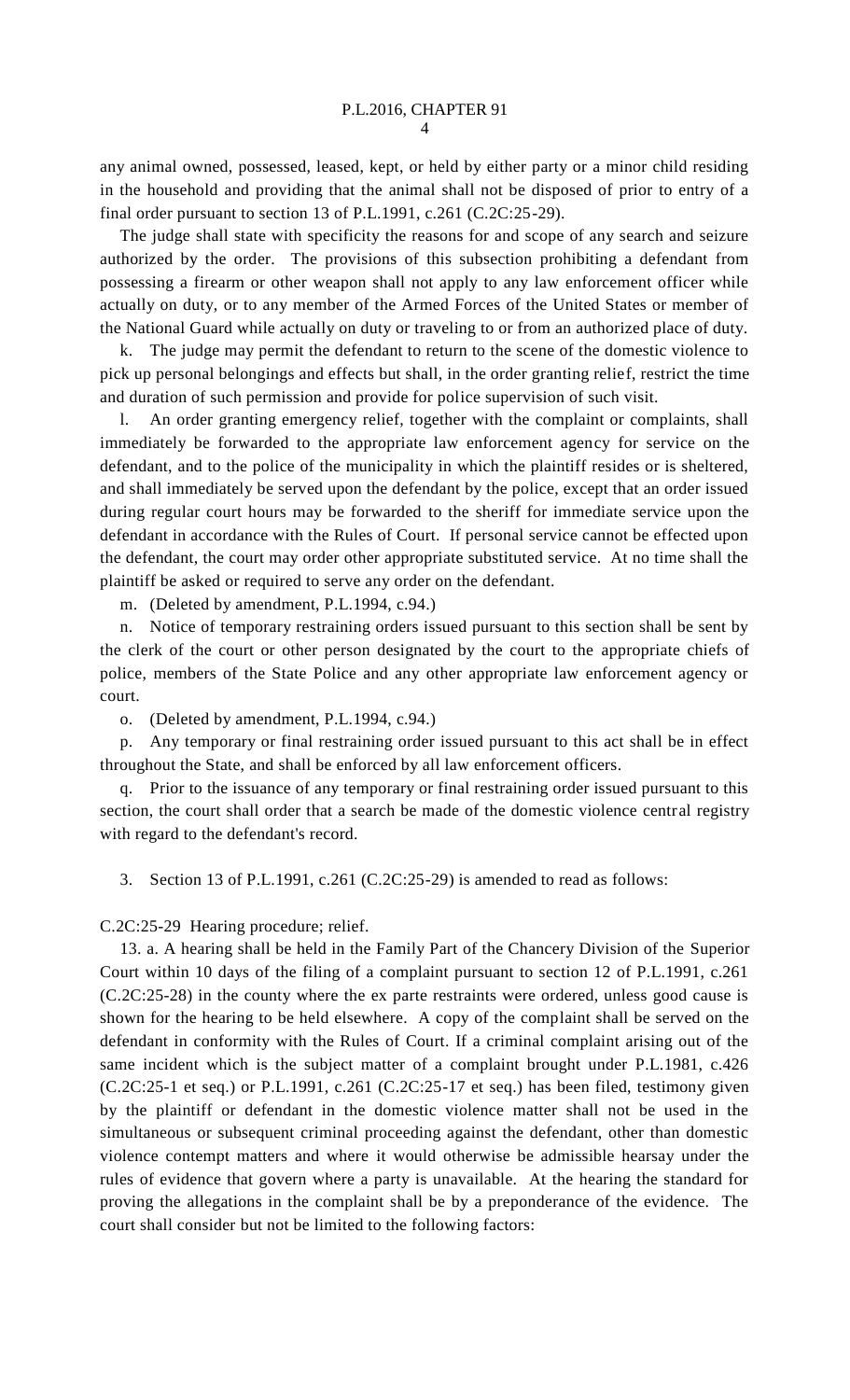(1) The previous history of domestic violence between the plaintiff and defendant, including threats, harassment and physical abuse;

(2) The existence of immediate danger to person or property;

(3) The financial circumstances of the plaintiff and defendant;

(4) The best interests of the victim and any child;

(5) In determining custody and parenting time the protection of the victim's safety; and

(6) The existence of a verifiable order of protection from another jurisdiction.

An order issued under this act shall only restrain or provide damages payable from a person against whom a complaint has been filed under this act and only after a finding or an admission is made that an act of domestic violence was committed by that person. The issue of whether or not a violation of this act occurred, including an act of contempt under this act, shall not be subject to mediation or negotiation in any form. In addition, where a temporary or final order has been issued pursuant to this act, no party shall be ordered to participate in mediation on the issue of custody or parenting time.

b. In proceedings in which complaints for restraining orders have been filed, the court shall grant any relief necessary to prevent further abuse. In addition to any other provisions, any restraining order issued by the court shall bar the defendant from purchasing, owning, possessing or controlling a firearm and from receiving or retaining a firearms purchaser identification card or permit to purchase a handgun pursuant to N.J.S.2C:58-3 during the period in which the restraining order is in effect or two years, whichever is greater. The order shall require the immediate surrender of any firearm or other weapon belonging to the defendant. The order shall include notice to the defendant of the penalties for a violation of any provision of the order, including but not limited to the penalties for contempt of court and unlawful possession of a firearm or other weapon pursuant to N.J.S.2C:39-5.

A law enforcement officer shall accompany the defendant, or may proceed without the defendant if necessary, to any place where any firearm or other weapon belonging to the defendant is located to ensure that the defendant does not gain access to any firearm or other weapon, and a law enforcement officer shall take custody of any firearm or other weapon belonging to the defendant. If the order prohibits the defendant from returning to the scene of domestic violence or other place where firearms or other weapons belonging to the defendant are located, any firearm or other weapon located there shall be seized by a law enforcement officer. The provisions of this subsection requiring the surrender or removal of a firearm, card, or permit shall not apply to any law enforcement officer while actually on duty, or to any member of the Armed Forces of the United States or member of the National Guard while actually on duty or traveling to or from an authorized place of duty. At the hearing the judge of the Family Part of the Chancery Division of the Superior Court may issue an order granting any or all of the following relief:

(1) An order restraining the defendant from subjecting the victim to domestic violence, as defined in this act.

(2) An order granting exclusive possession to the plaintiff of the residence or household regardless of whether the residence or household is jointly or solely owned by the parties or jointly or solely leased by the parties. This order shall not in any manner affect title or interest to any real property held by either party or both jointly. If it is not possible for the victim to remain in the residence, the court may order the defendant to pay the victim's rent at a residence other than the one previously shared by the parties if the defendant is found to have a duty to support the victim and the victim requires alternative housing.

(3) An order providing for parenting time. The order shall protect the safety and wellbeing of the plaintiff and minor children and shall specify the place and frequency of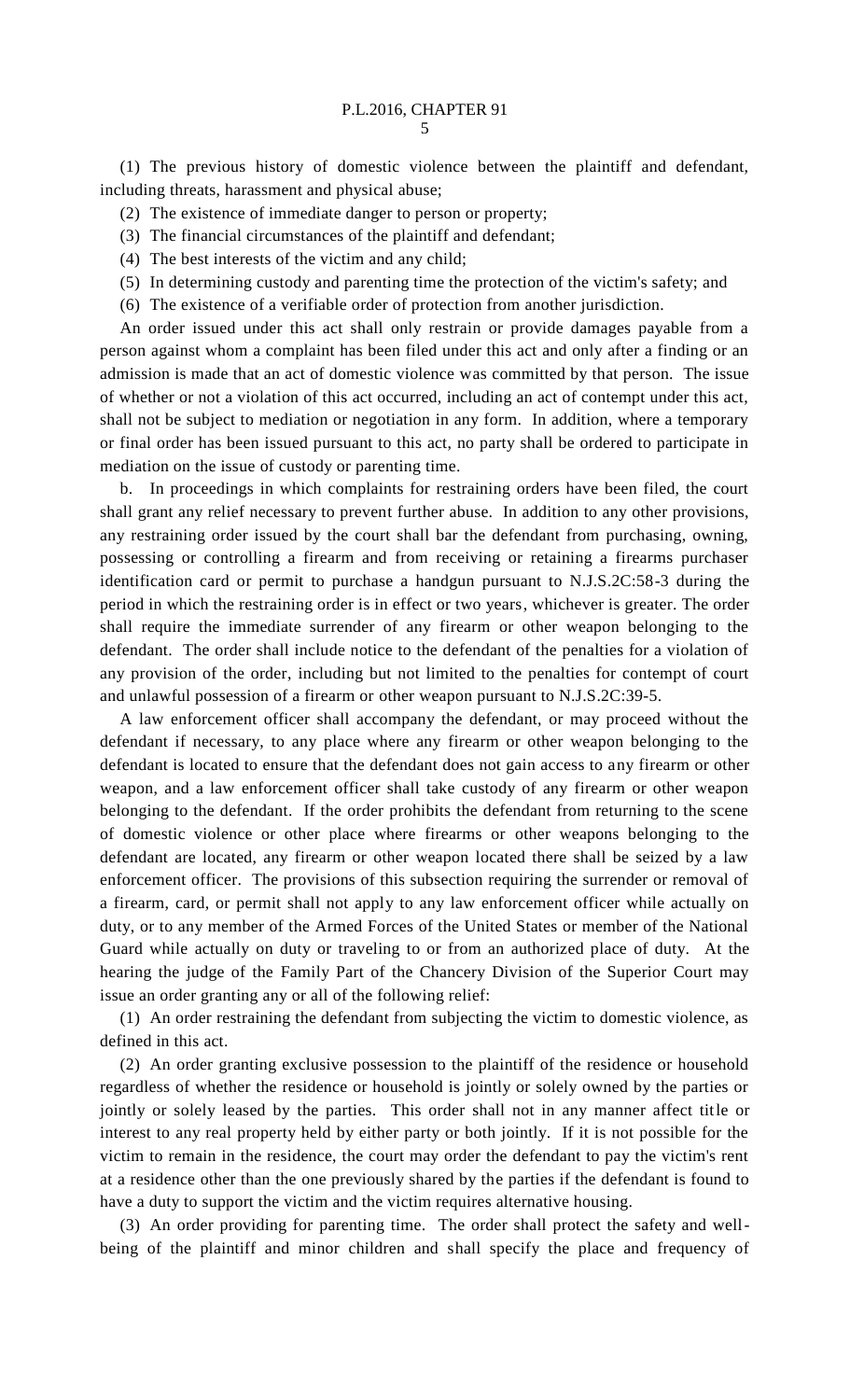parenting time. Parenting time arrangements shall not compromise any other remedy provided by the court by requiring or encouraging contact between the plaintiff and defendant. Orders for parenting time may include a designation of a place of parenting time away from the plaintiff, the participation of a third party, or supervised parenting time.

(a) The court shall consider a request by a custodial parent who has been subjected to domestic violence by a person with parenting time rights to a child in the parent's custody for an investigation or evaluation by the appropriate agency to assess the risk of harm to the child prior to the entry of a parenting time order. Any denial of such a request must be on the record and shall only be made if the judge finds the request to be arbitrary or capricious.

(b) The court shall consider suspension of the parenting time order and hold an emergency hearing upon an application made by the plaintiff certifying under oath that the defendant's access to the child pursuant to the parenting time order has threatened the safety and well-being of the child.

(4) An order requiring the defendant to pay to the victim monetary compensation for losses suffered as a direct result of the act of domestic violence. The order may require the defendant to pay the victim directly, to reimburse the Victims of Crime Compensation Office for any and all compensation paid by the Victims of Crime Compensation Office directly to or on behalf of the victim, and may require that the defendant reimburse any parties that may have compensated the victim, as the court may determine. Compensatory losses shall include, but not be limited to, loss of earnings or other support, including child or spousal support, out-of-pocket losses for injuries sustained, cost of repair or replacement of real or personal property damaged or destroyed or taken by the defendant, cost of counseling for the victim, moving or other travel expenses, reasonable attorney's fees, court costs, and compensation for pain and suffering. Where appropriate, punitive damages may be awarded in addition to compensatory damages.

(5) An order requiring the defendant to receive professional domestic violence counseling from either a private source or a source appointed by the court and, in that event, requiring the defendant to provide the court at specified intervals with documentation of attendance at the professional counseling. The court may order the defendant to pay for the professional counseling. No application by the defendant to dissolve a final order which contains a requirement for attendance at professional counseling pursuant to this paragraph shall be granted by the court unless, in addition to any other provisions required by law or conditions ordered by the court, the defendant has completed all required attendance at such counseling.

(6) An order restraining the defendant from entering the residence, property, school, or place of employment of the victim or of other family or household members of the victim and requiring the defendant to stay away from any specified place that is named in the order and is frequented regularly by the victim or other family or household members.

(7) An order restraining the defendant from making contact with the plaintiff or others, including an order forbidding the defendant from personally or through an agent initiating any communication likely to cause annoyance or alarm including, but not limited to, personal, written, or telephone contact with the victim or other family members, or their employers, employees, or fellow workers, or others with whom communication would be likely to cause annoyance or alarm to the victim.

(8) An order requiring that the defendant make or continue to make rent or mortgage payments on the residence occupied by the victim if the defendant is found to have a duty to support the victim or other dependent household members; provided that this issue has not been resolved or is not being litigated between the parties in another action.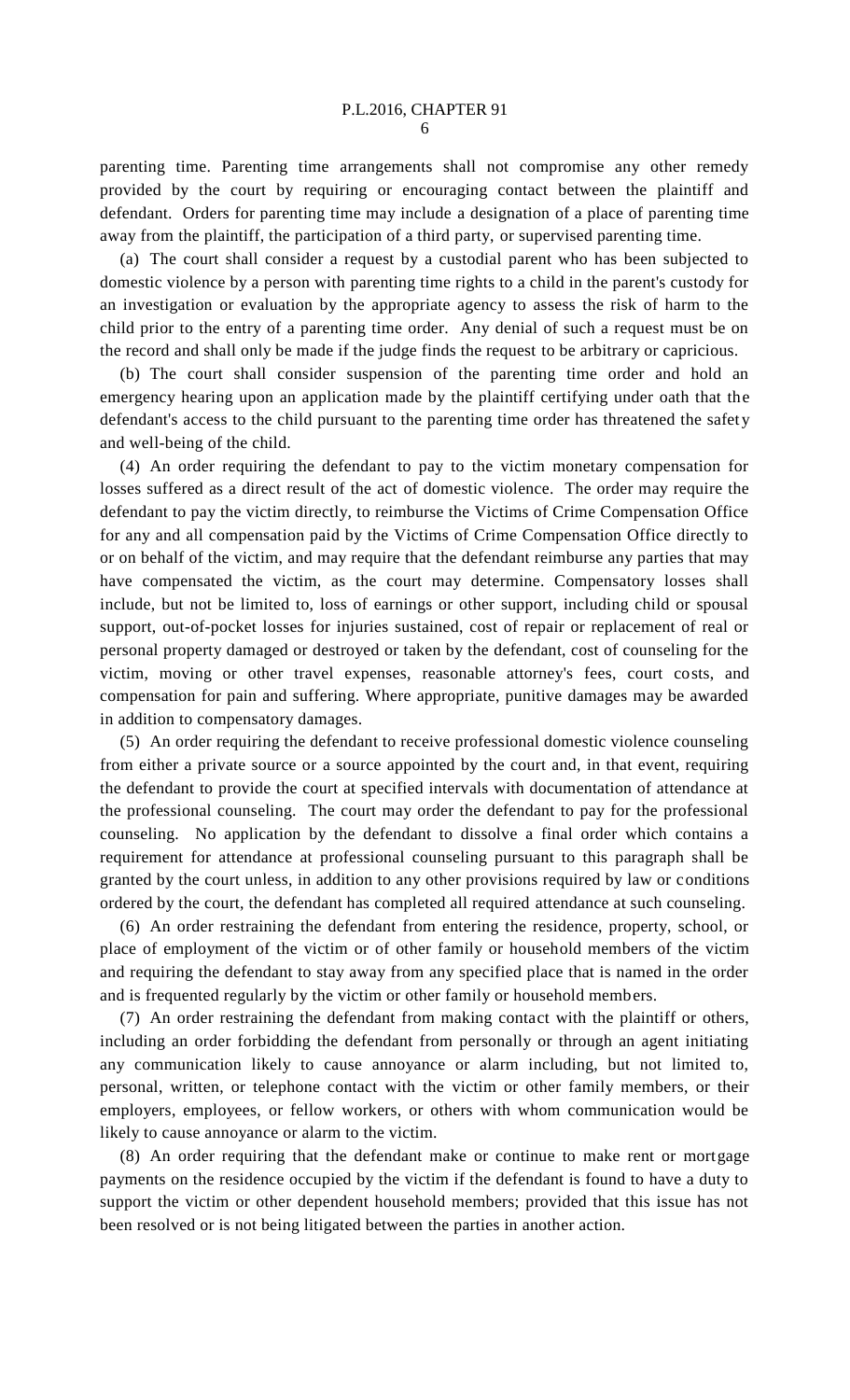(9) An order granting either party temporary possession of specified personal property, such as an automobile, checkbook, documentation of health insurance, an identification document, a key, and other personal effects.

(10) An order awarding emergency monetary relief, including emergency support for minor children, to the victim and other dependents, if any. An ongoing obligation of support shall be determined at a later date pursuant to applicable law.

(11) An order awarding temporary custody of a minor child. The court shall presume that the best interests of the child are served by an award of custody to the non-abusive parent.

(12) An order requiring that a law enforcement officer accompany either party to the residence or any shared business premises to supervise the removal of personal belongings in order to ensure the personal safety of the plaintiff when a restraining order has been issued. This order shall be restricted in duration.

(13) (Deleted by amendment, P.L.1995, c.242).

(14) An order granting any other appropriate relief for the plaintiff and dependent children, provided that the plaintiff consents to such relief, including relief requested by the plaintiff at the final hearing, whether or not the plaintiff requested such relief at the time of the granting of the initial emergency order.

(15) An order that requires that the defendant report to the intake unit of the Family Part of the Chancery Division of the Superior Court for monitoring of any other provision of the order.

(16) In addition to the order required by this subsection prohibiting the defendant from possessing any firearm, the court may also issue an order prohibiting the defendant from possessing any other weapon enumerated in subsection r. of N.J.S.2C:39-1 and ordering the search for and seizure of any firearm or other weapon at any location where the judge has reasonable cause to believe the weapon is located. The judge shall state with specificity the reasons for and scope of the search and seizure authorized by the order.

(17) An order prohibiting the defendant from stalking or following, or threatening to harm, to stalk or to follow, the complainant or any other person named in the order in a manner that, taken in the context of past actions of the defendant, would put the complainant in reasonable fear that the defendant would cause the death or injury of the complainant or any other person. Behavior prohibited under this act includes, but is not limited to, behavior prohibited under the provisions of P.L.1992, c.209 (C.2C:12-10).

(18) An order requiring the defendant to undergo a psychiatric evaluation.

(19) An order directing the possession of any animal owned, possessed, leased, kept, or held by either party or a minor child residing in the household. Where a person has abused or threatened to abuse such animal, there shall be a presumption that possession of the animal shall be awarded to the non-abusive party.

c. Notice of orders issued pursuant to this section shall be sent by the clerk of the Family Part of the Chancery Division of the Superior Court or other person designated by the court to the appropriate chiefs of police, members of the State Police and any other appropriate law enforcement agency.

Upon good cause shown, any final order may be dissolved or modified upon application to the Family Part of the Chancery Division of the Superior Court, but only if the judge who dissolves or modifies the order is the same judge who entered the order, or has available a complete record of the hearing or hearings on which the order was based.

e. Prior to the issuance of any order pursuant to this section, the court shall order that a search be made of the domestic violence central registry.